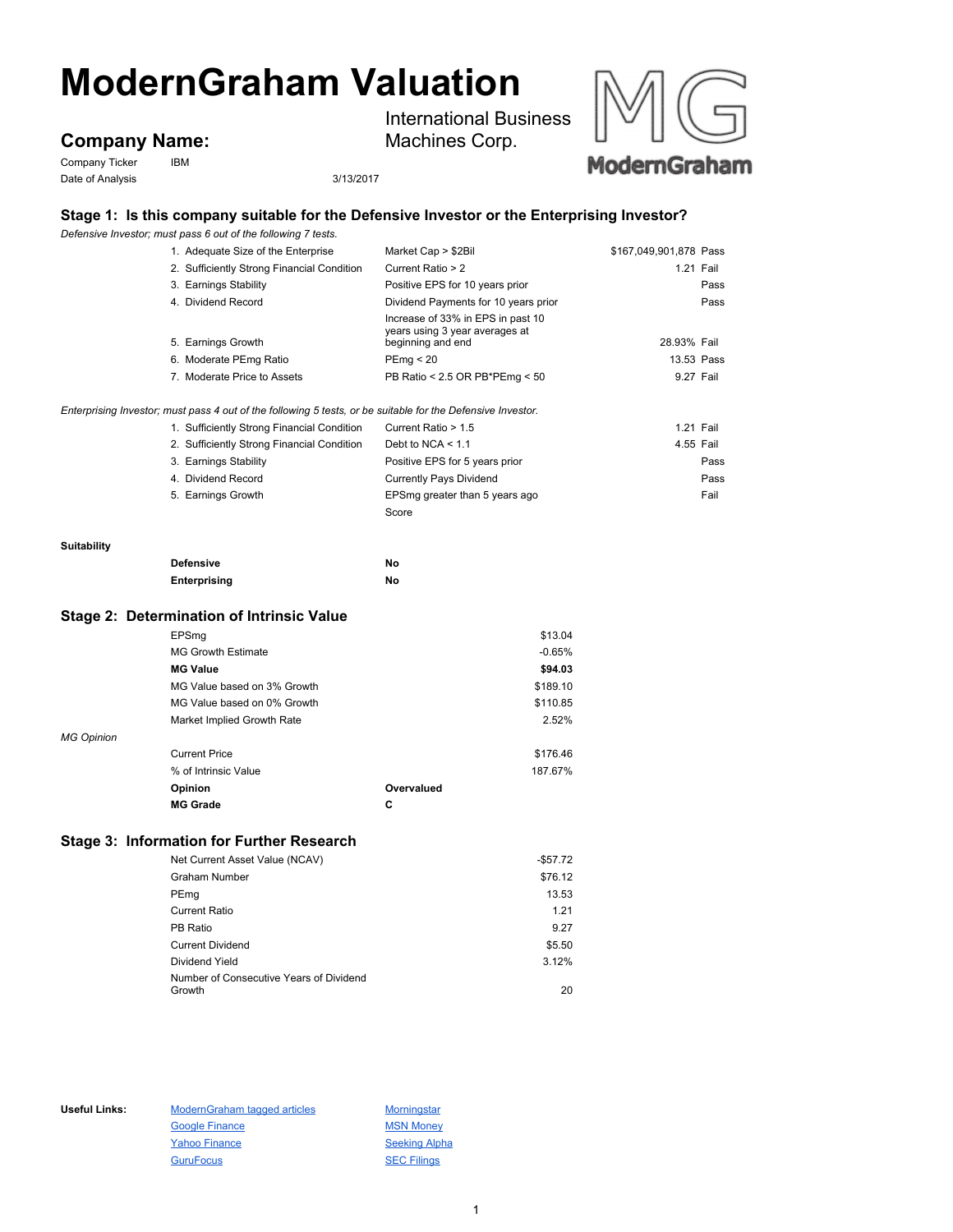| <b>EPS History</b> |         | <b>EPSmg History</b>                 |                   |
|--------------------|---------|--------------------------------------|-------------------|
| Next Fiscal Year   |         |                                      |                   |
| Estimate           |         | \$13.42 Next Fiscal Year Estimate    | \$13.04           |
| Dec2016            | \$12.38 | Dec2016                              | \$13.04           |
| Dec2015            | \$13.42 | Dec2015                              | \$13.42           |
| Dec2014            | \$11.90 | Dec2014                              | \$13.33           |
| Dec2013            | \$14.94 | Dec2013                              | \$13.63           |
| Dec2012            | \$14.37 | Dec2012                              | \$12.50           |
| Dec2011            | \$13.06 | Dec2011                              | \$11.09           |
| Dec2010            | \$11.52 | Dec2010                              | \$9.65            |
| Dec2009            | \$10.01 | Dec2009                              | \$8.28            |
| Dec2008            | \$8.89  | Dec2008                              | \$7.03            |
| Dec2007            | \$7.15  | Dec2007                              | \$5.82            |
| Dec2006            | \$6.11  | Dec2006                              | \$4.85            |
| Dec2005            | \$4.87  | Dec2005                              | \$4.06            |
| Dec2004            | \$4.38  | Dec2004                              | \$3.66            |
| Dec2003            | \$3.74  | Dec2003                              | \$3.40            |
| Dec2002            | \$2.06  | Dec2002                              | \$3.33            |
| Dec2001            | \$3.69  | Dec2001                              | \$3.88            |
| Dec2000            |         | \$4.44 Balance Sheet Information     | 12/1/2016         |
| Dec1999            |         | \$4.12 Total Current Assets          | \$43,888,000,000  |
| Dec1998            |         | \$3.29 Total Current Liabilities     | \$36,275,000,000  |
| Dec1997            |         | \$3.00 Long-Term Debt                | \$34,655,000,000  |
|                    |         | <b>Total Assets</b>                  | \$117,470,000,000 |
|                    |         | Intangible Assets                    | \$40,888,000,000  |
|                    |         | <b>Total Liabilities</b>             | \$99,224,000,000  |
|                    |         | Shares Outstanding (Diluted Average) | 958,714,000       |